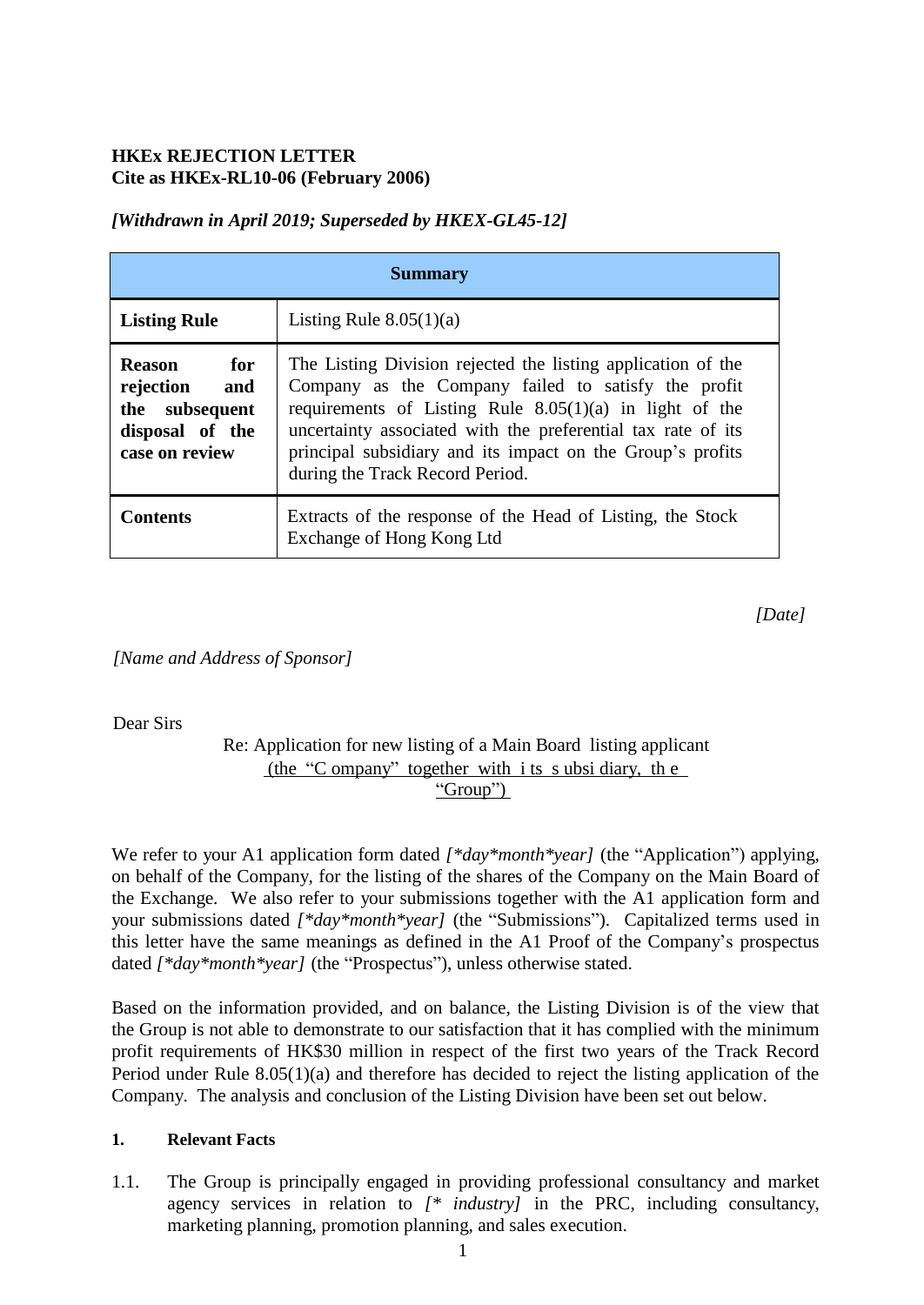# *The profit presented in the accountant s' report*

- 1.2. According to the accountants' report, the Group has recorded the following profit attributable to shareholders during the last three financial years *("Year 1", "Year 2"; and "Year 3"*) *[profit numbers purposely omitted]*. Had these numbers been applied as profit attributable to shareholders for the purpose of compliance with Rule 8.05(1)(a), the Group would have been able to meet the requirements of  $8.05(1)(a)$ with:-
	- *[approximately HK\$42 million]* profit for *[Year 3]*; and
	- an aggregate of *[approximately HK\$31 million]* for *[Year 1]* and *[Year 2]*.

# *The income tax rate applied in the accountant s' report*

1.3. The above profit figures presented in the accountants' report were virtually all contributed by the Company's sole principal operating subsidiary, *[Subsidiary X]*. In arriving such profit figures, *[Subsidiary X]* has applied a preferential income tax rate of 15% instead of the normal income tax rate of 33% in the calculation of income tax expenses (including the current income tax expenses and the deferred tax expenses) throughout the Track Record Period.

# *The applicable tax laws*

- 1.4. According to the PRC legal adviser to the Company (the "PRC Legal Adviser") and the local tax office which granted the 15% preferential income tax rate to *[Subsidiary X]*, the applicable tax laws include the following:
	- Article 72(1) of the "Implementation Rules of the Income Tax Law for Foreign Invested Enterprises and Foreign Enterprises (《外商投資企業和外國企業所得 稅法實施細則 》 )" and *[the local government rules]* (the "Relevant Tax Regulations"); and
	- Article 1(1) of the "Notice of the State Tax Bureau on Interpretation and Recognition of Foreign Invested Manufacturing Enterprises of Other Industries (《國家税務局關於其他行業生產性外商投資企業解釋認定的通知》)" (the "Interpretation Notice").
- 1.5. According to the Relevant Tax Regulations, foreign invested manufacturing enterprises (生產性外商投資企業) established in *[the relevant local district in the PRC]* are entitled to the 15% preferential income tax rate. The enacted income tax rate for foreign invested enterprises not entitled to any preferential income tax rates is 33%.
- 1.6. Further, Article 1(1) of the Interpretation Notice states that:-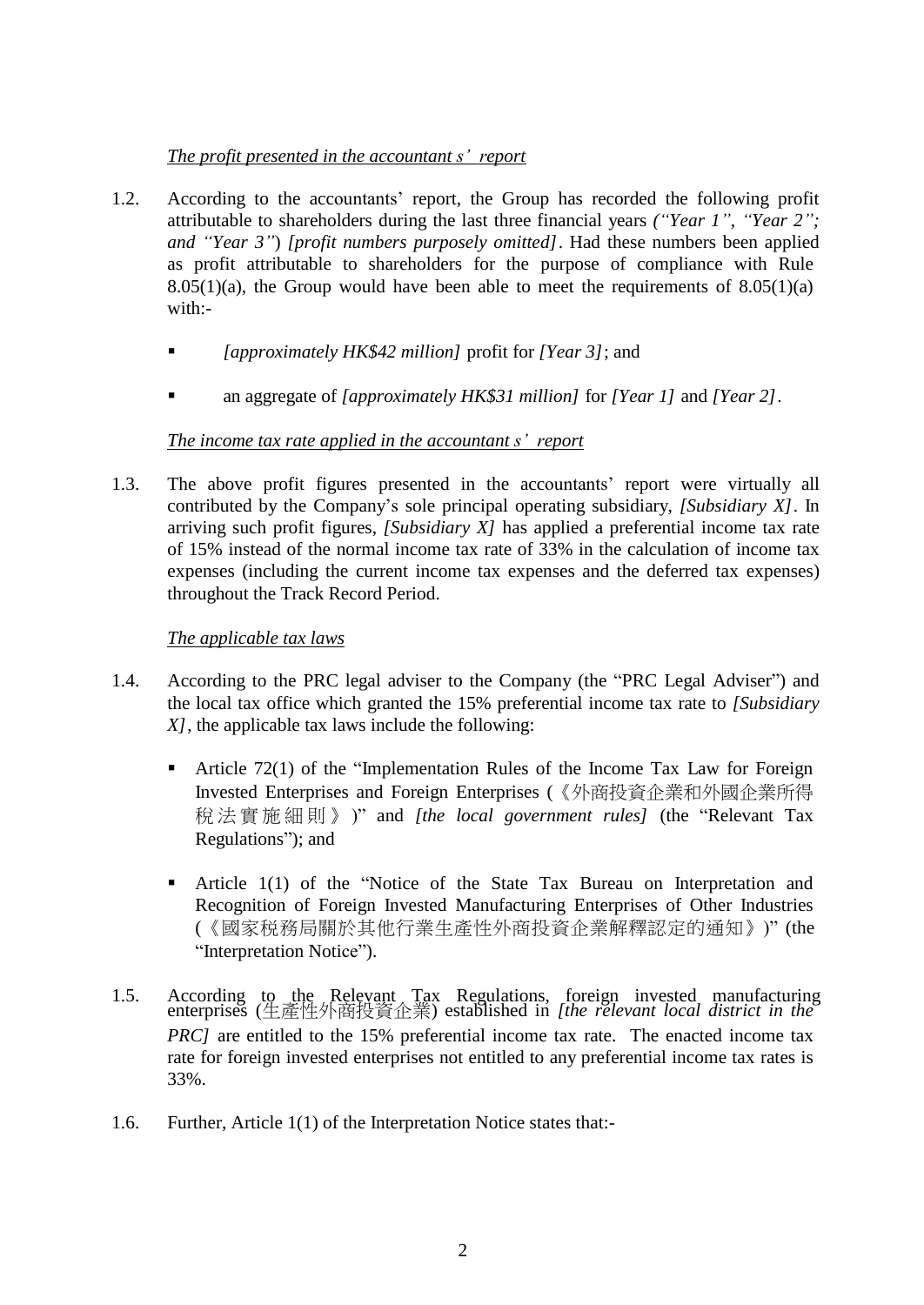*"Foreign invested enterprises specialized in the following businesses can be treated as foreign invested manufacturing enterprises: (1) Engineering design for construction, installation and assembling projects, and provision of labour services for construction projects (including consultancy and labour services); Consultancy and labour services include provision of technical assistance or instruction to construction projects or enterprises for the renovation of existing production technology, improvement of production and management, selection of technologies and the enhancement or improvement of function, efficiency and quality of existing production equipment or products of the enterprises"* (專業從事下列業務的外商投 資企業,可以認定為生產性外商投資企業:(一) 從事建築、安裝、裝配工程設 計和為工程項目提供勞務 (包括諮詢勞務);諮詢勞務包括對工程建設或企業現 有生產技術的改革、生產經營管理的改進和技術選擇以及對企業現有生產設備 或產品,在改進或提高性能、效率、質量等方面提供技術協助或技術指導).

### *The confirmations and the authority of various local tax offices*

- 1.7. The [relevant local tax bureau] issued a written confirmation recently on *[\*day\* month\* year]* stating that *[Subsidiary X]*, as a foreign invested enterprise under the authority of *[the relevant local tax bureau]* was granted the 15% preferential income tax rate according to the Relevant Tax Regulations and the Interpretation Notice. It is noted that the confirmation was silent on whether it regarded *[Subsidiary X]* as a manufacturing enterprise so that *[Subsidiary X]* might be granted the 15% preferential income tax rate.
- 1.8. In addition, written confirmations have been issued by *[four local tax offices]* (all together, the "Relevant Local Tax Offices"). These confirmations, as listed below, confirmed that the applicable enterprise income tax rate of *[Subsidiary X]* is 15%, but did not provide the basis for the applicable income tax rate:-

*[dates of the written confirmations of the Relevant Local Tax Offices purposely omitted]*

## *Opinion of the PRC Legal Adviser*

- 1.9. At the time the Application was filed, the PRC Legal Adviser could not identify the legal basis for the preferential tax treatment granted to *[Subsidiary X]*. It was not until *[recently]* that the PRC Legal Adviser issued opinions on *[\*day\*month\*year]* quoting the applicable tax laws for *[Subsidiary X]* to be entitled to the 15% preferential income tax rate.
- 1.10. According to the *[recent]* legal opinion of the PRC Legal Adviser, the 15% preferential income tax rate has been granted to *[Subsidiary X]* by *[one of the Relevant Local Tax Offices]* in accordance with the Relevant Regulations and the Interpretation Notice (as set out in the written confirmation from *[the relevant local tax office]* dated *[\*day\*month\* year]* ). The PRC Legal Adviser also advised that *[the relevant local tax office]*, being the supervising tax authority of *[Subsidiary X]*, has the requisite authority and power to determine the applicable income tax rate of *[Subsidiary X]* and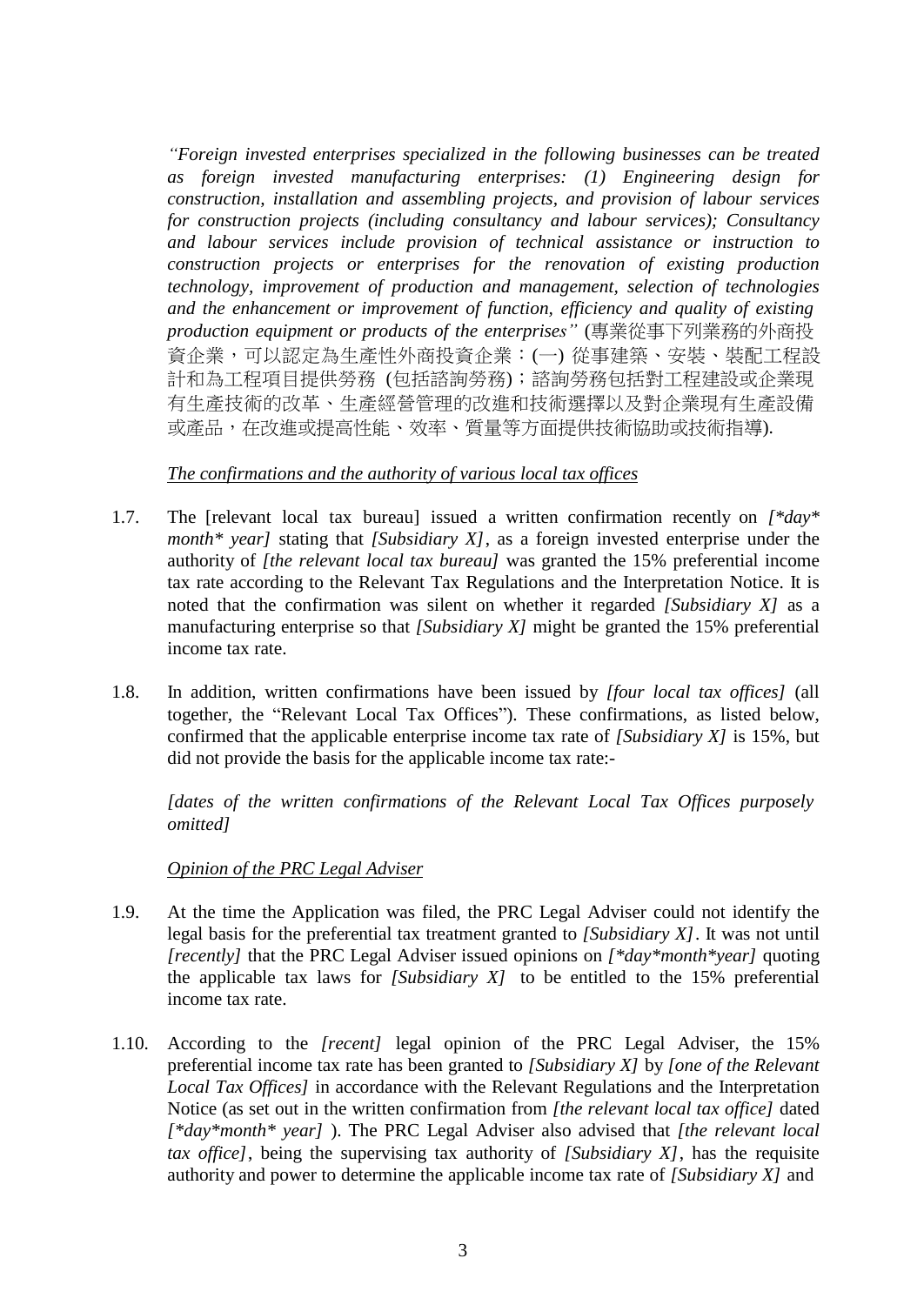such determination is proper and valid under the applicable PRC laws (i.e. the above mentioned Relevant Tax Regulations and the Interpretation Notice). Further, the above legal opinion stated that "Nevertheless, if the central government or superior local government views such applicable income tax rate as determined by the above mentioned local tax bureau as inappropriate, the central government or the superior local government may revoke or revise such preferential income tax rate granted by the above mentioned local tax bureau".

- 1.11. According to the Sponsor's submission dated *[\*day\*month\* year]*, the Company and the PRC Legal Adviser *are not in a position* to give any interpretations with regard to what "consultancy and labour services" (諮詢勞務) means.
- 1.12. It is also noted that neither the confirmations of the Relevant Local Tax Offices nor the legal opinion of the PRC Legal Adviser provided any statement on how *[Subsidiary X]* falls into the definition of "foreign invested manufacturing enterprise" set out in the Interpretation Notice.

## *The authority of the Relevant Local Tax Offices*

- 1.13. As submitted by the Sponsor, the PRC Legal Adviser confirmed that the Relevant Local Tax Offices have been and are the relevant direct supervising tax authorities of *[Subsidiary X]*. *[Subsidiary X]* should comply with the instructions from its direct supervising tax authorities regarding, among other things, the applicable enterprise income tax rate, unless such instructions are revoked by the State government or the regional government of a higher hierarchy. Further, before the State government or the regional government of a higher hierarchy revokes the 15% preferential tax rate and orders *[Subsidiary X]* to pay for any shortfall in tax payment in the past, *[Subsidiary X]* does not have to pay income tax at rates higher than 15%. Even if *[Subsidiary X]* is required to make up for such shortfall, no additional penalty will be attached.
- 1.14. As submitted by the Sponsor, the administrative function of the PRC government relating to taxation of *[Subsidiary X]* has been fully delegated to these Relevant Local Tax Offices. According to the current practice of the PRC tax authority, *[Subsidiary X]* could only obtain confirmation of prevailing and applicable income tax rate from the Relevant Local Tax Offices, which are its direct supervising tax authorities and the only communication channel between *[Subsidiary X]* and the PRC tax authority. There is no other practically possible way for *[Subsidiary X]* to obtain confirmation from the State government or the regional government of a higher hierarchy to ratify the applicable income tax rate for *[Subsidiary X]*.

#### *No questions raised by any PRC authority so far*

1.15. So far *[Subsidiary X's]* preferential income tax rate of 15% has not been questioned by any PRC authority. *[Subsidiary X]* has not received any notice or heard from PRC tax authorities of any changes in enterprise income tax of 15% applicable to *[Subsidiary X]*. The 15% preferential income tax rate has been adopted by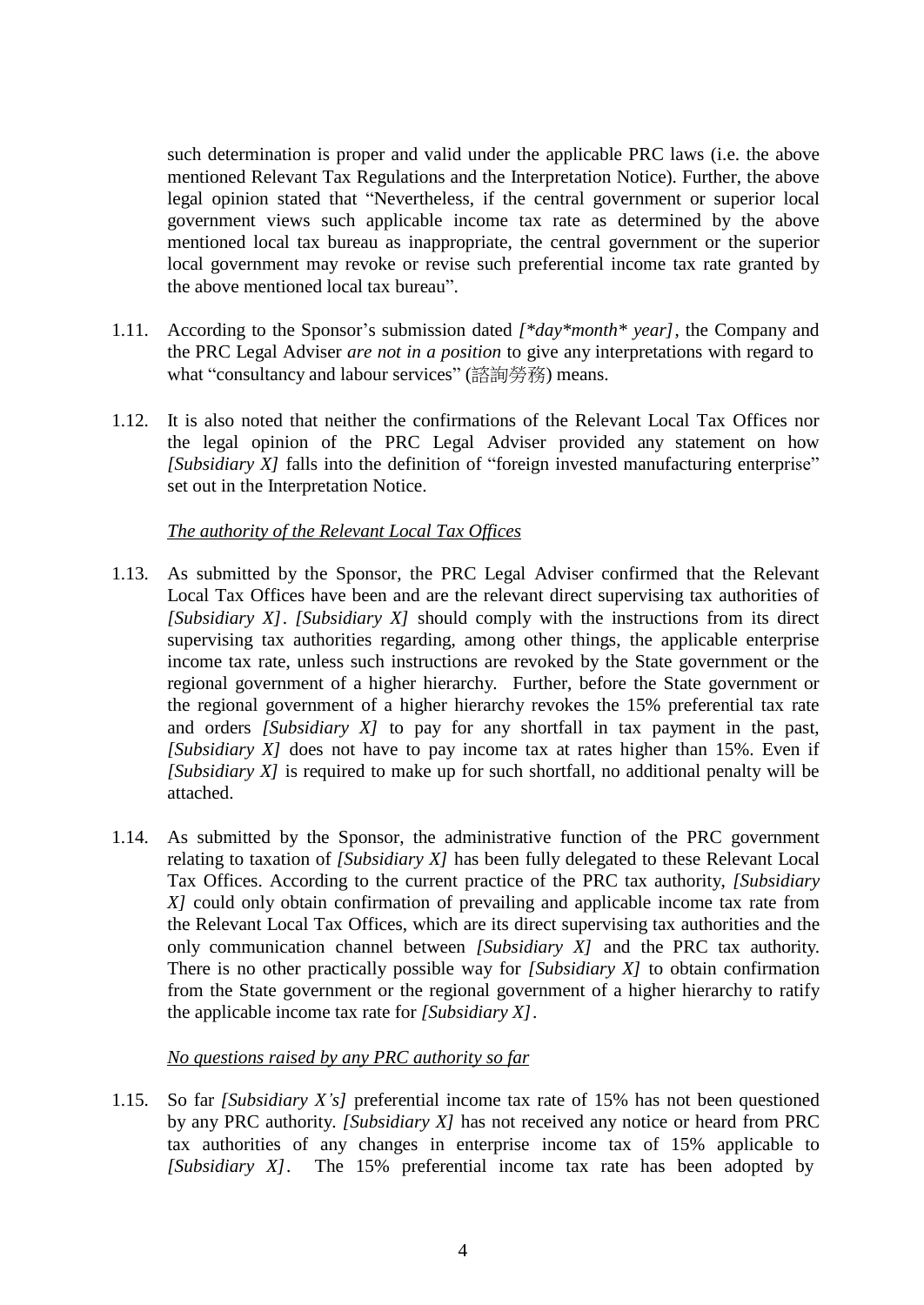*[Subsidiary X]* in determining its distributable profit for dividend payment which is subject to the filing of tax return, issuance of tax clearance and approval from the Foreign Exchange Bureau, a State-level authority. During the Track Record Period, *[Subsidiary X]* has obtained approval from all the relevant government authorities for dividend payment of *[approximately RMB\*]* million, which was determined with reference to the amount of distributable profit (which in turn was determined with reference to the then prevailing applicable income tax rate of 15%). The 15% preferential income tax rate has not been questioned by the Foreign Exchange Bureau. As far as the Directors and Sponsor are aware, there has not been any order by the State or *[the relevant local]* superior tax authority for any retrospective repayment of tax shortfall in respect of past periods after the issuance of tax clearance certificates by the relevant tax authority of *[the relevant local district in the PRC]*.

#### *Compliance with relevant accounting standards*

- 1.16. The Company's reporting accountants are of the view that it is in compliance with relevant accounting standards to present the Group's results in the accountants' report based on the 15% preferential income tax rate and accordingly, the results of the Group as set out in the accountants' report have been prepared in accordance with Rule 4.13 of the Listing Rules so far as PRC enterprise income tax is concerned.
- 1.17. Pursuant to paragraph 46 of Statement of Standard Accounting Practice 12 "Income Taxes" ("SSAP 12"), current tax liabilities for the current and prior periods shall be measured at the amount expected to be paid to the taxation authorities, using the income tax rates (and tax laws) that have been enacted or substantively enacted by the balance sheet date. Pursuant to paragraph 47 of SSAP 12, deferred tax assets and liabilities shall be measured at the income tax rates that are expected to apply to the period when the asset is realised or the liability is settled, based on income tax rates (and tax laws) that have been enacted or substantively enacted by the balance sheet date.
- 1.18. The Reporting Accountants, the Directors and the Sponsor consider that the "applicable" income tax rate during the Track Record Period should be 15% because, according to the PRC legal opinion:-
	- The local tax authorities have approved the 15% preferential income tax rate.
	- The Relevant Local Tax Offices have been and are the relevant direct supervising tax authorities of *[Subsidiary X]*.
	- *[Subsidiary X]* should follow the instructions of the local tax authorities, including, among others, the applicable income tax rate unless such instructions are revoked by higher tax authorities.
	- It is appropriate for *[Subsidiary X]* to pay income tax based on the income tax rate confirmed by the relevant local tax authorities before such tax rate is revoked by other higher tax authorities or other government authorities.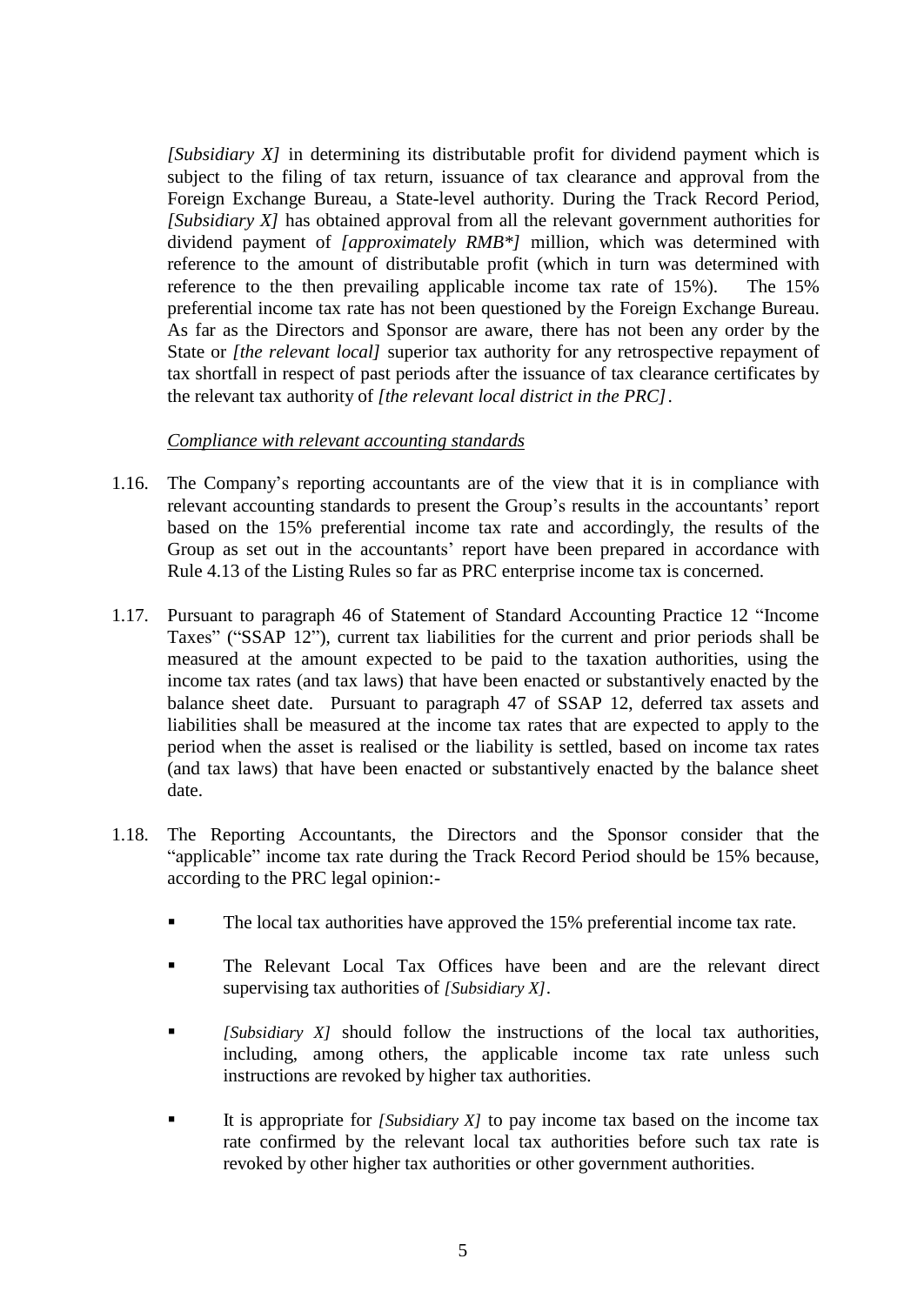# *Potential impact of such preferential income tax rate being revoked*

1.19. According to your submission of *[\*day\*month\*year]*, had the normal 33% income tax rate been applied to *[Subsidiary X]* throughout the Track Record Period, *[Subsidiary X]* would have incurred additional current income tax expenses of *[figures purposely omitted]*, and additional deferred tax expenses of *[figures purposely omitted]*, for *[Year 1], [Year 2],* and *[Year 3]* respectively. As a result, the net profit of the Group for the same period would have been decreased to *[approximately HK\$5 million]*, *[approximately HK\$20 million]* and *[approximately HK\$33 million]* respectively.

## *Indemnity provided by the controlling shareholders*

1.20. The controlling shareholders of the Company have jointly and severally undertaken to indemnify the Group in respect of any losses or expenses incurred by the Group on or before the Listing Date as a result of the abolishment or change of such preferential tax treatment currently accorded to the Group, or, as the case may be, as a result of any such local preferential tax policy being adjudicated to be not in compliance with the applicable State or *[the relevant]* local tax laws.

## **2. The Applicable Listing Rule**

2.1. Rule 8.05(1)(a) requires that a new applicant must have "*a trading record of not less than three financial years during which the profit attributable to shareholders must, in respect of the most recent year, be not less than HK\$20,000,000 and, in respect of the two preceding years, be in aggregate not less than HK\$30,000,000. The profit mentioned above should exclude any income or loss of the issuer, or its group, generated by activities outside the ordinary and usual course of its business*".

## **3. Issue**

3.1. The Listing Division has reviewed whether the Group is able to comply with the profit requirements of Rule  $8.05(1)(a)$  in light of the uncertainty associated with the preferential income tax rate of *[Subsidiary X]*and its impact on the Group's profits during the Track Record Period.

## **4. The Listing Division's Analysis and Conclusion**

4.1. The Listing Division views the minimum profit requirement under Rule 8.05(1)(a) of the Listing Rules as an effective indicator of the past performance of the management during the track record period and such requirement, together with appropriate disclosure, should enable investors to make an informed assessment of the listing applicant as contemplated by Rule 2.03(2). When reviewing whether a new listing applicant satisfies the requirements of Rule 8.05(1)(a), the Listing Division ordinarily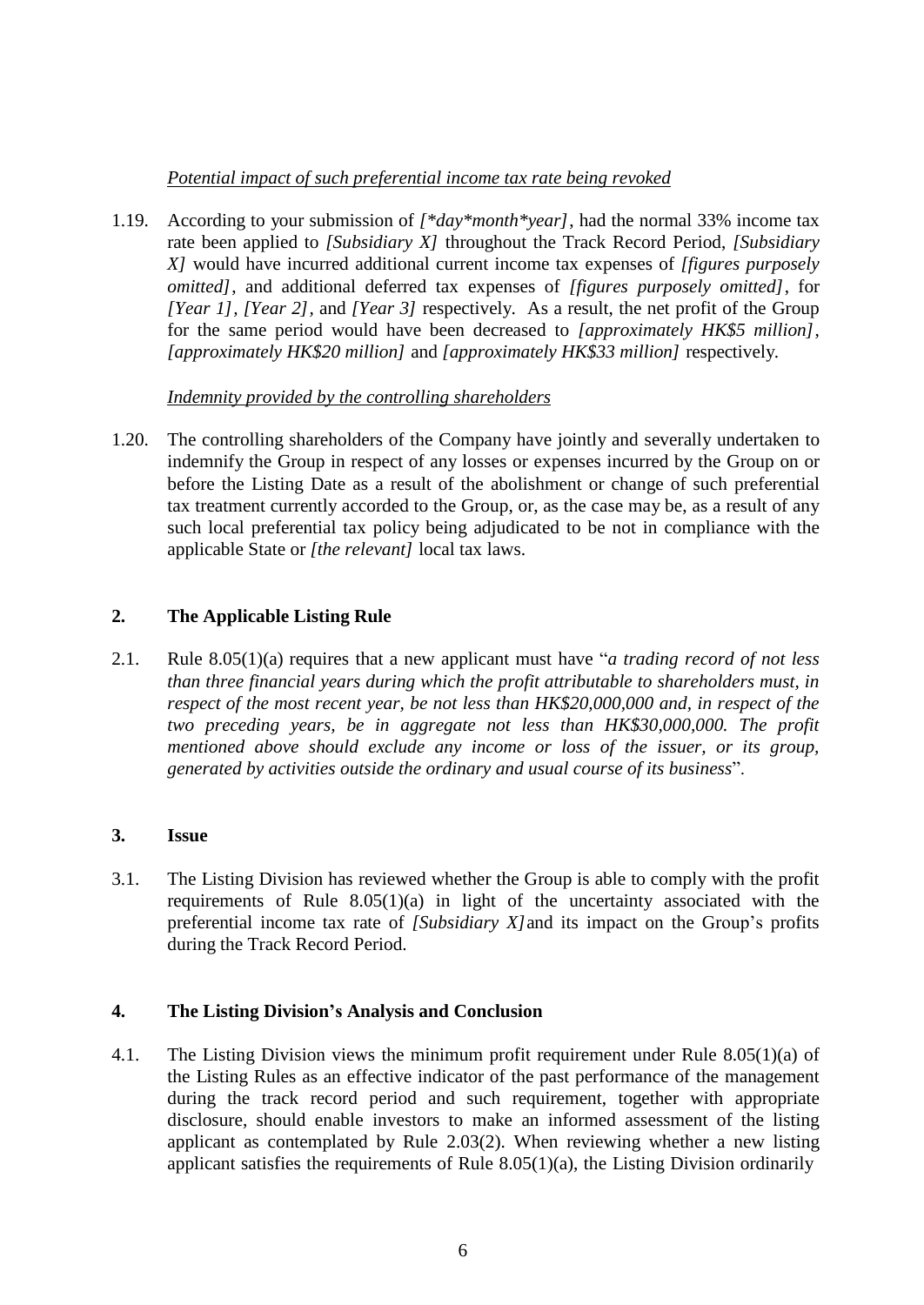considers the burden of proof to be on the sponsor and listing applicant to demonstrate compliance. In view of the importance of this listing eligibility standard, in areas where significant judgment is required by directors or their reporting accountants that affects the Listing Division's analysis of Rule 8.05(1)(a), the Listing Division does not rely solely on the judgment of the directors and/or accountants in reaching its conclusions. Instead the Listing Division may reach its own conclusion based on the information presented in order to ensure that the eligibility standards of Rule 8.05(1)(a) are interpreted in a consistent manner and not unduly affected by the views of individual boards of directors and/or reporting accountants.

- 4.2. In the present case, the Listing Division has taken into account the following factors for and against the application of the preferential income tax rate of 15% for purposes of calculating profit pursuant to Rule 8.05(1)(a).
- 4.3. Based on the submissions received, the Listing Division believes the factors which favor allowing use of the 15% preferential income tax rate by *[Subsidiary X]* for purposes of reviewing compliance with Rule 8.05(1)(a) are:-
	- (1) The 15% preferential income tax rate has been approved and confirmed by the Relevant Local Tax Offices.
	- (2) The PRC Legal Adviser has confirmed that the Relevant Local Tax Offices are the supervising tax authorities of *[Subsidiary X]* and it is appropriate for *[Subsidiary X]* to apply the income tax rate approved and instructed by the Relevant Local Tax Offices.
	- (3) *[Subsidiary X's]* preferential income tax rate of 15% has not been questioned by any PRC authority.
	- (4) The Company's board of directors and reporting accountants believe that it is in compliance with relevant accounting standards to present the Group's results in the accountants' report based on the 15% preferential income tax rate. Accordingly, the results of the Group as set out in the accountants' report have been prepared in accordance with Rule 4.13 of the Listing Rules so far as PRC enterprise income tax is concerned.
	- (5) The controlling shareholders of the Company have provided indemnity in respect of the additional tax liability incurred by the Group on or before the Listing Date as a result of the abolishment or change of such preferential tax treatment so that the potential risk of paying tax shortfalls is outside the Group.
- 4.4. Factors which support using the 33% statutory tax rate ordinarily applicable to companies such as *[Subsidiary X]* for purposes of reviewing compliance with Rule 8.05(1)(a) are:-
	- (1) Given that the principal businesses of *[Subsidiary X]* are the provision of *[certain professional]* consultancy and agency services, the Company and its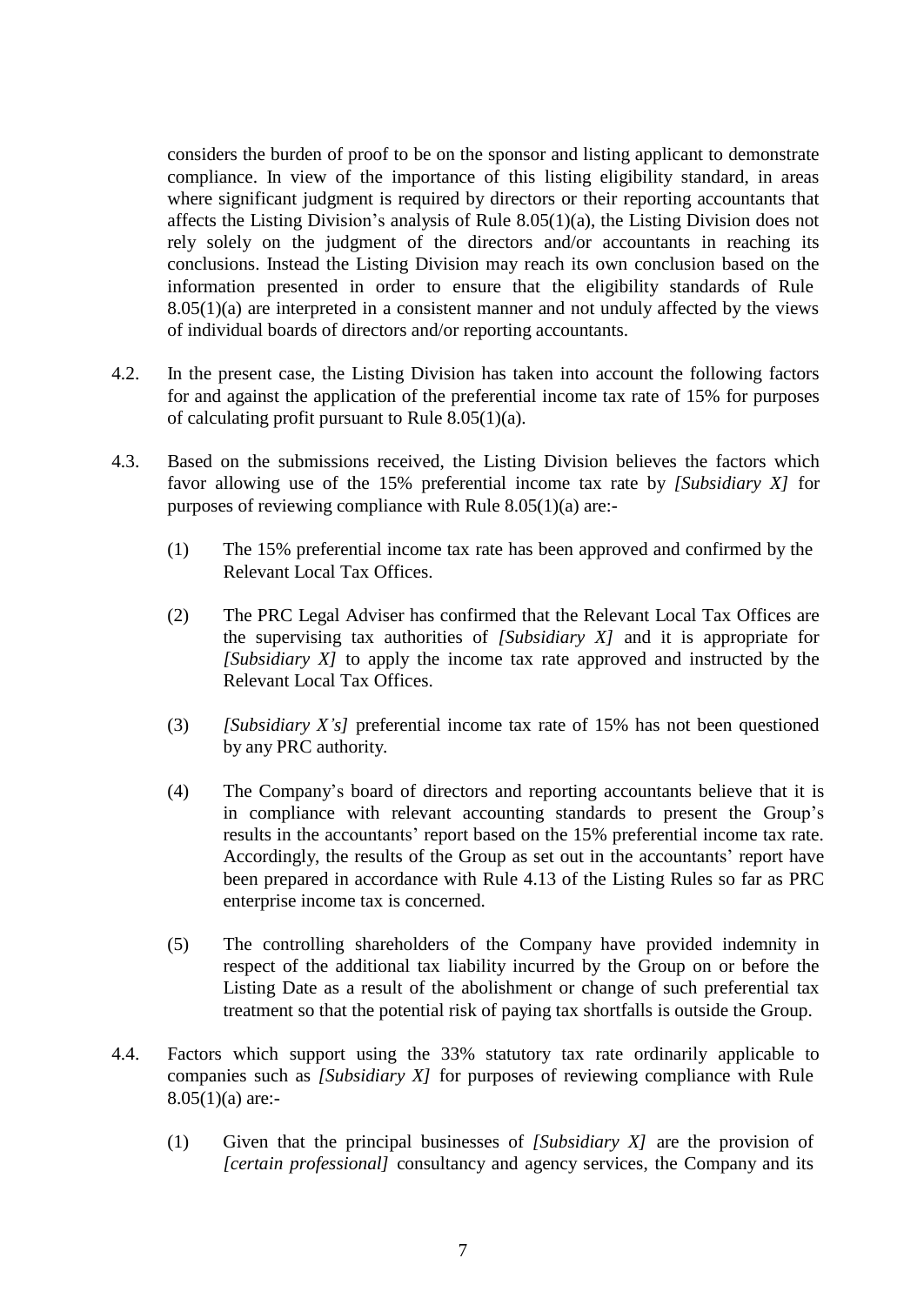PRC Legal Adviser were not able to clarify how *[Subsidiary X]* qualifies as a "foreign invested manufacturing enterprises" based on the definitions set out in Article 1(1) of the Interpretation Notice (see paragraph 1.6 above).

- (2) Based on the Relevant Tax Regulations and the Interpretation Notice, a foreign invested enterprise which is not a manufacturing entity would be subject to an income tax rate of 33%. Based on the submissions of the Sponsor, *[Subsidiary X]* was granted the lower preferential income tax rate by the Relevant Local Tax Offices. However, as advised by the PRC Legal Adviser, if the central government or superior local government views such applicable income tax rate as determined by the Relevant Local Tax Offices as inappropriate, the central government or the superior local government may revoke or revise such preferential income tax rate. If that were to occur, a retrospective tax payment would be required for any shortfalls in tax payment during the Track Record Period.
- 4.5. Having reviewed all the facts and the factors listed above, on balance, the Listing Division is of the view that the Company and the Sponsor have not demonstrated that there is a clear basis, having regard to the Relevant Tax Regulations, for the use of the 15% preferential income tax rate when assessing compliance with Rule 8.05(1)(a), given the absence of any assurance that the preferential income tax rate would not be revoked by the State or a higher tax bureau. Under these circumstances, it is the view of the Listing Division that a conservative view should be taken, and an effective indicator of the performance of the Group would be based on profit calculated by applying the 33% income tax rate provided for in the Relevant Tax Regulations.
- 4.6. When applying the 33% statutory income tax rate in the case of *[Subsidiary X]*, the Group does not meet the minimum profit requirement under Rule 8.05(1)(a) for the *[Year 1]* and *[Year 2]*. In light of the above, the Listing Division has decided to reject the listing application of the Company.
- 4.7. For the avoidance of doubt, the Listing Division notes the submission of the Sponsor regarding the Group's compliance with the applicable accounting standard SSAP 12 and the presentation of the Group's results in the accountants' report based on a 15% income tax rate. The Listing Division generally interprets Rule 8.05 as an eligibility standard and considers the requirements of Chapter 4 of the Listing Rules relating to the contents of accountants' report separately. Accordingly, for the purpose of analyzing Rule 8.05(1)(a), the Listing Division has considered the accountants' report to have been appropriately prepared in accordance with the requirements of Chapter 4.

#### **5. Right To Be Reviewed By The Listing Committee**

5.1. Pursuant to Rule 2B.05 of the Listing Rules, the Company has the right to have the Listing Division's decision reviewed by the Listing Committee. As contemplated by Rule 2B.08, any such appeal is required to be filed within 7 business days of the receipt of this letter, or of the reasoned decision if one is requested.